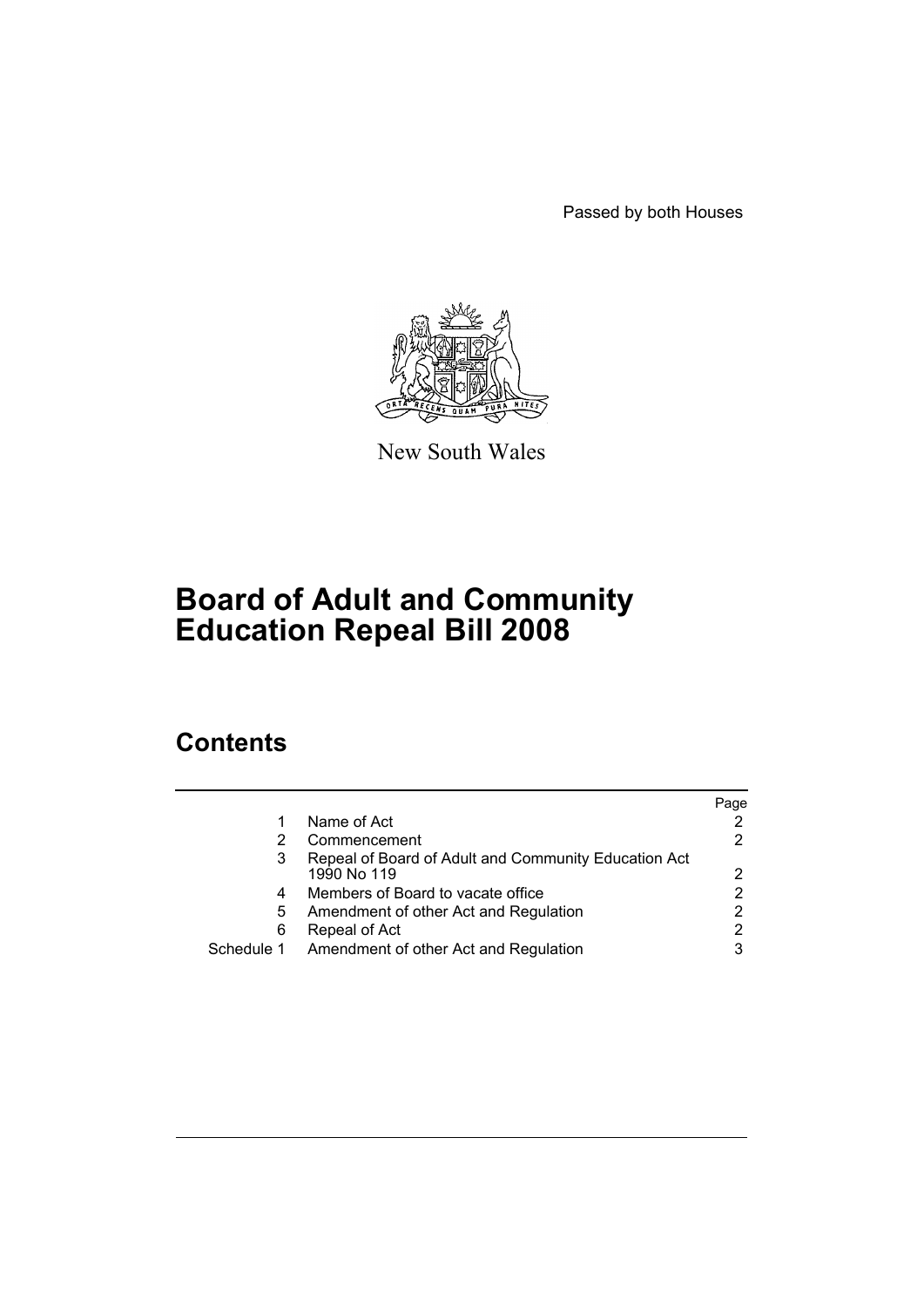*I certify that this PUBLIC BILL, which originated in the LEGISLATIVE COUNCIL, has finally passed the LEGISLATIVE COUNCIL and the LEGISLATIVE ASSEMBLY of NEW SOUTH WALES.*

*Legislative Council 2008* *Clerk of the Parliaments*



New South Wales

# **Board of Adult and Community Education Repeal Bill 2008**

Act No , 2008

An Act to repeal the *Board of Adult and Community Education Act 1990*; and for related purposes.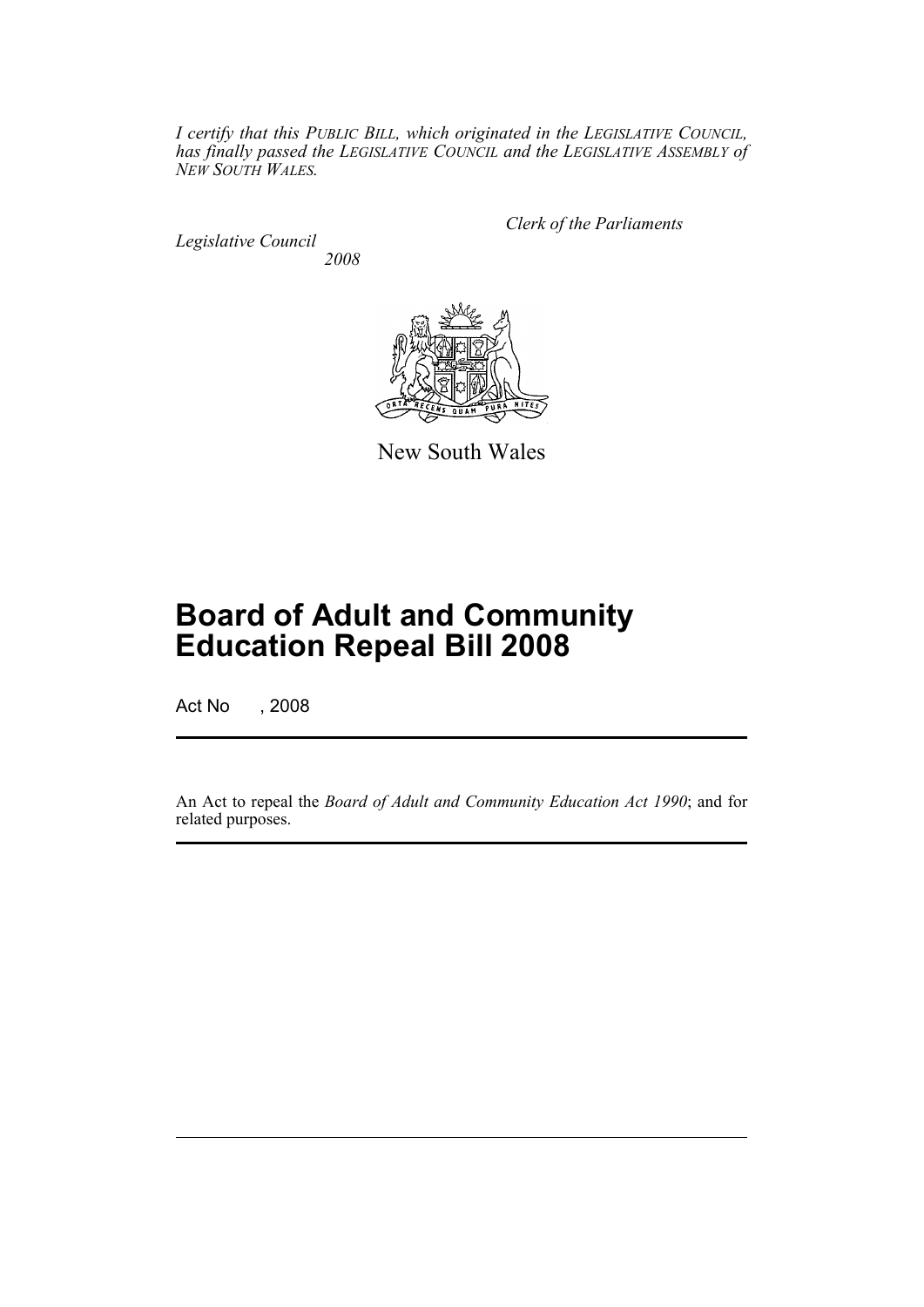#### <span id="page-2-0"></span>**The Legislature of New South Wales enacts:**

#### **1 Name of Act**

This Act is the *Board of Adult and Community Education Repeal Act 2008*.

#### <span id="page-2-1"></span>**2 Commencement**

This Act commences on the date of assent to this Act.

#### <span id="page-2-2"></span>**3 Repeal of Board of Adult and Community Education Act 1990 No 119**

The *Board of Adult and Community Education Act 1990* is repealed.

#### <span id="page-2-3"></span>**4 Members of Board to vacate office**

A person who, immediately before the repeal of the *Board of Adult and Community Education Act 1990*, held office as a member of the Board of Adult and Community Education:

- (a) ceases to hold that office on that repeal, and
- (b) is not entitled to any remuneration or compensation because of the loss of that office.

#### <span id="page-2-4"></span>**5 Amendment of other Act and Regulation**

The Act and Regulation specified in Schedule 1 are amended as set out in that Schedule.

#### <span id="page-2-5"></span>**6 Repeal of Act**

- (1) This Act is repealed on the day following the day on which this Act commences.
- (2) The repeal of this Act does not, because of the operation of section 30 of the *Interpretation Act 1987*, affect any amendment or repeal made by this Act.